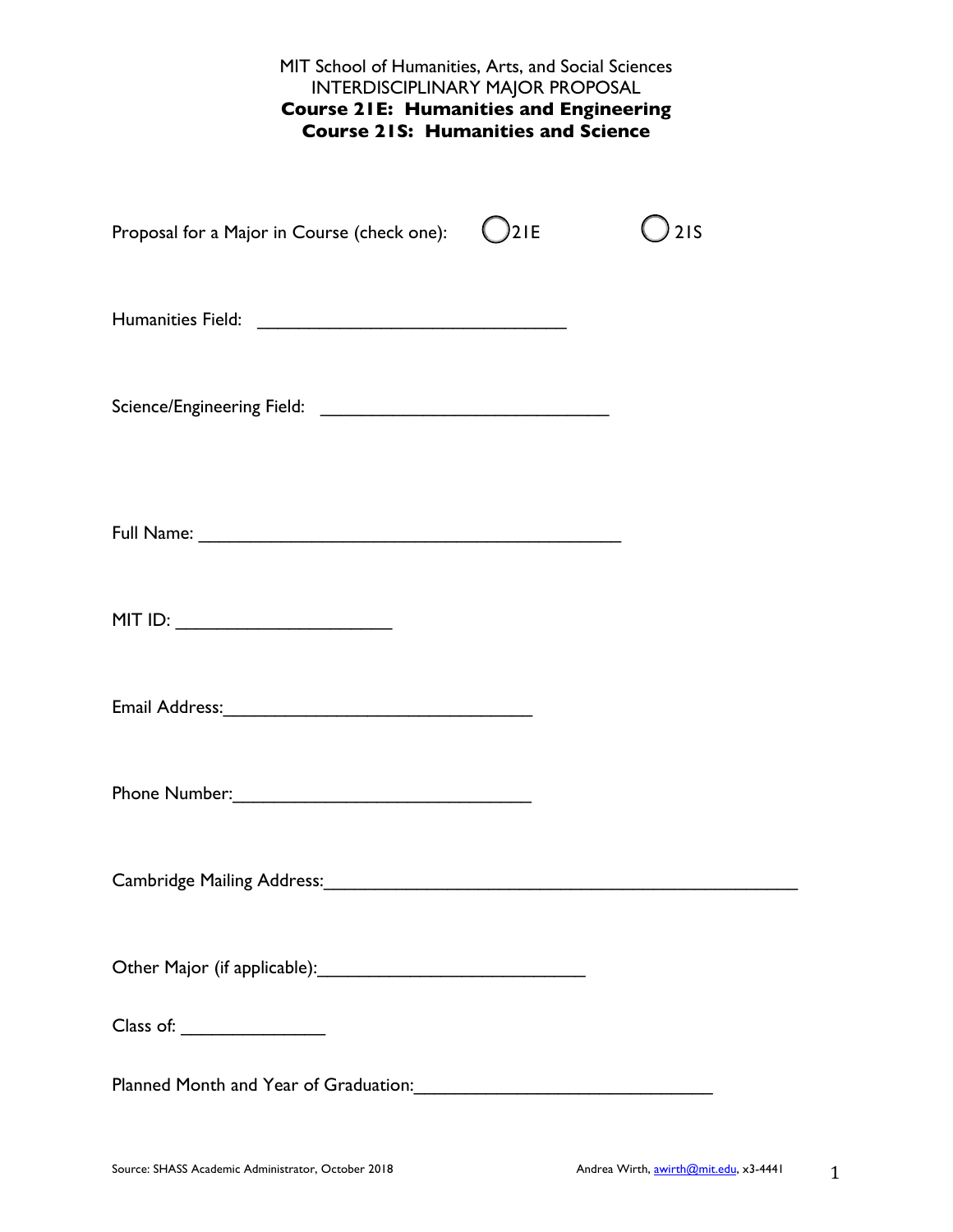Explain to your faculty advisors what you hope to achieve with a 21E/21S major?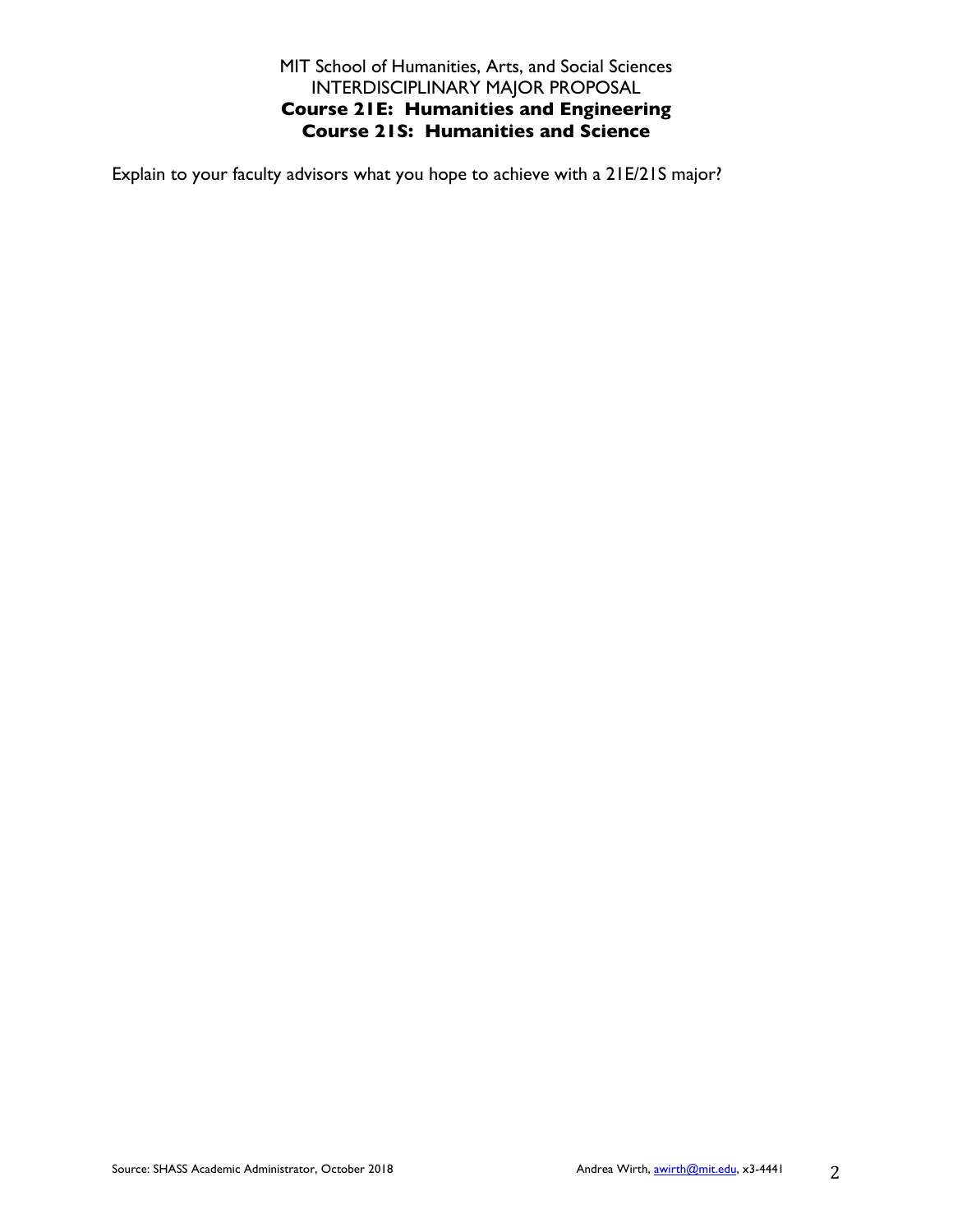#### Subject List for Major Program

The student must list all of the subjects that s/he is planning to count toward the major. All subjects must be listed with subject numbers, titles, and units. One subject in **each** field must be marked as a CI-M. (After the major is approved, students must petition the CI-Ms to SOCR for approval.)

To fulfill the **Humanities** requirement for the 21E/21S major (*8-10 subjects depending on the particular field as specified in the MIT Course Catalog and approved by the faculty advisor in the field*), I will take the following subjects from the Humanities field. Up to six subjects can also help fulfill the Institute HASS Requirement.

| Subject Number   | Title | Units | $CI-M?$<br>(check I) | $\cdots$<br>Req?<br>(Check up to 6) |
|------------------|-------|-------|----------------------|-------------------------------------|
| $\mathbf{I}$ .   |       |       |                      |                                     |
| 2.               |       |       |                      |                                     |
| $\overline{3}$ . |       |       |                      |                                     |
| 4.               |       |       |                      |                                     |
| 5.               |       |       |                      |                                     |
| 6.               |       |       |                      |                                     |
| 7.               |       |       |                      |                                     |
| 8.               |       |       |                      |                                     |
| (9.)             |       |       |                      |                                     |
| (10.)            |       |       |                      |                                     |

### HUMANITIES COMPONENT

Total units must be between 81 and 114=

 $\Omega$ 

**HASS**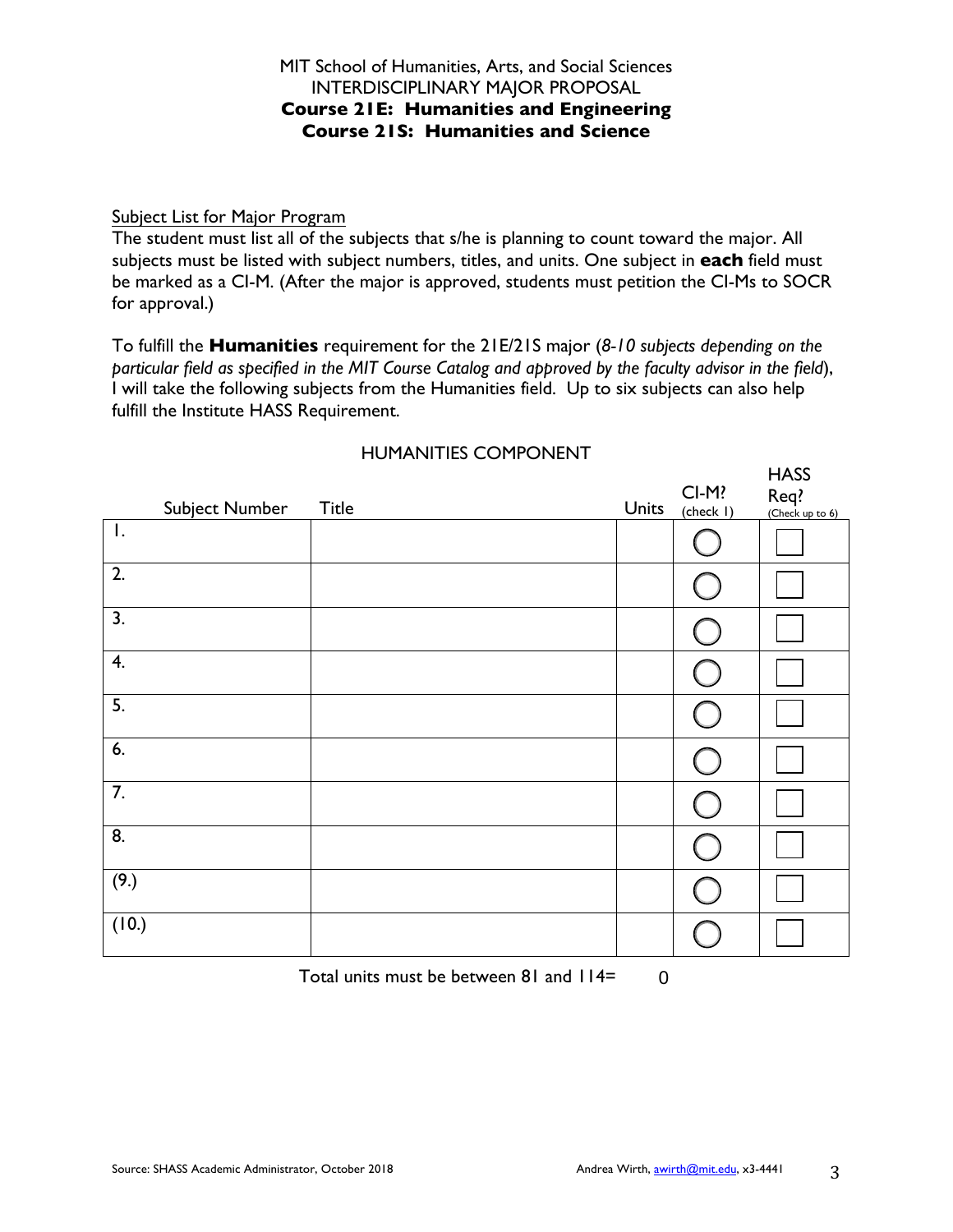To fulfill the **Engineering or Science** requirement for the 21E/21S major (*six elective subjects restricted to one of the engineering or science curricula and approved by a faculty member in the field*), I will take the following 6 subjects from the Engineering/Science field:

|                | Subject Number | Title | <b>Units</b> | $CL-M?$<br>(check I) |
|----------------|----------------|-------|--------------|----------------------|
| $\mathbf{I}$ . |                |       |              |                      |
| 2.             |                |       |              |                      |
| 3.             |                |       |              |                      |
| 4.             |                |       |              |                      |
| 5.             |                |       |              |                      |
| 6.             |                |       |              |                      |

## ENGINEERING / SCIENCE COMPONENT

Total units must be between 54 and 72=

*As a matter of general Course 21 policy, subjects used to meet the General Institute Science Requirement, the REST Requirement, and the Laboratory Requirement may not be included in the six-subject Engineering or Science component of 21E or 21S degrees.* 

0